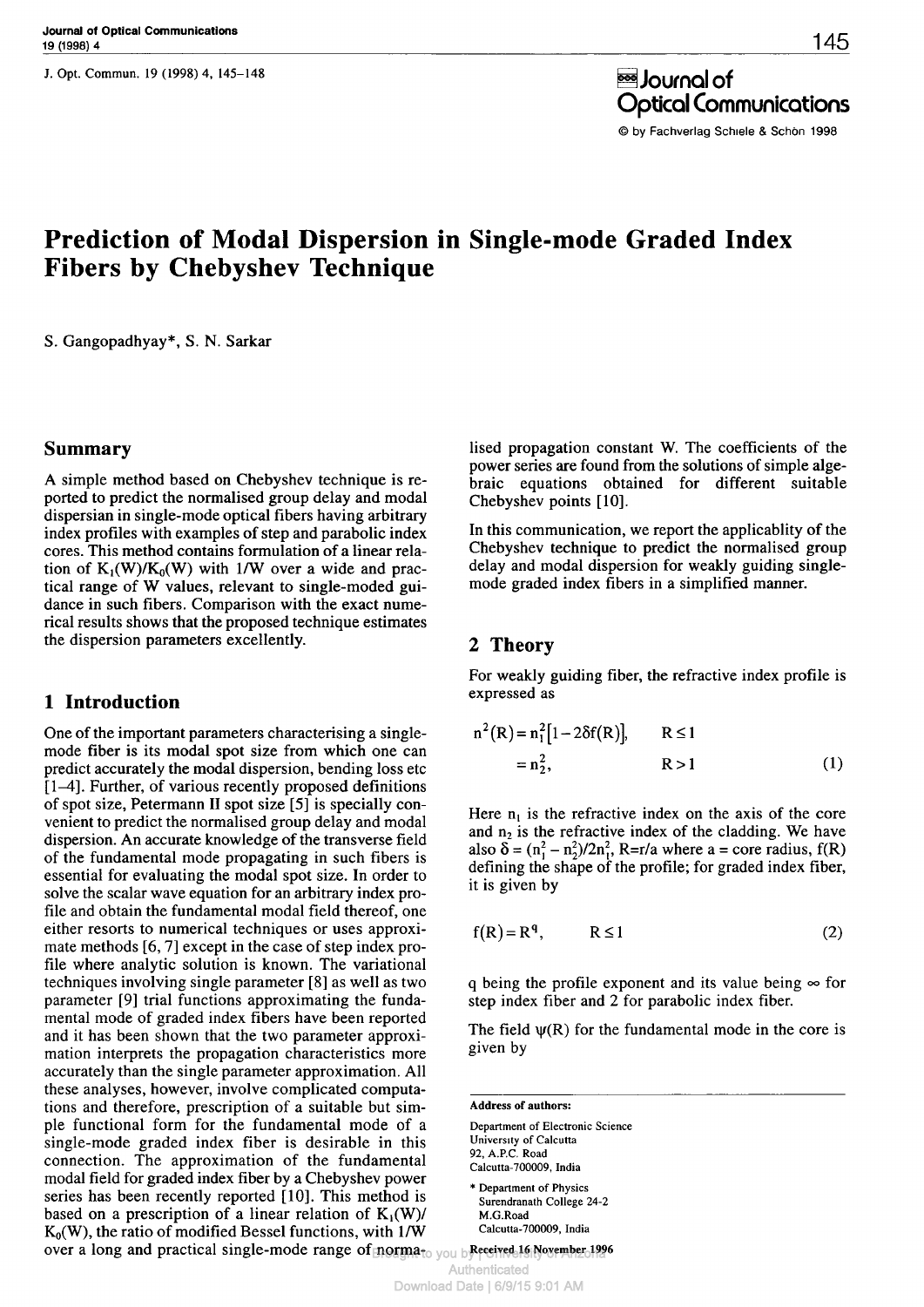$$
\frac{d^2 \psi}{dR^2} + \frac{1}{R} \frac{d\psi}{dR} + (V^2 (1 - f(R)) - W^2) \psi = 0, \quad R \le 1 \quad (3)
$$

along with the boundary condition

$$
\left(\frac{1}{\Psi}\frac{d\Psi}{dR}\right)_{R=1} = -\frac{WK_1(W)}{K_0(W)}
$$
\n(4)

The fundamental modal field in the cladding is expressed as

$$
\Psi(R) \approx K_0(WR). \tag{5}
$$

We have shown [10] in the appendix how  $\psi(R)$  is found by the Chebyshev technique employing the linear relation of  $K_1(W)/K_0(W)$  with 1/W for values of W appropriate for single-mode behaviour of the fiber.

The normalised group delay  $(b<sub>1</sub>)$  can be expressed in terms of the modal field ø and the normalised propagation constant  $b (= W^2/V^2)$  as [6, 7],

$$
b_1 = \frac{d}{dV}(Vb) = b + \frac{2}{V^2} \int_{0}^{\infty} R \left(\frac{d\psi}{dR}\right)^2 dR
$$
  

$$
\int_{0}^{\infty} R\psi^2 dR
$$
 (6)

It may be interesting to note that [5]

$$
\int_{0}^{\infty} R \left(\frac{d\psi}{dR}\right)^2 dR
$$
  

$$
\int_{0}^{\infty} R\psi^2 dR = \frac{2}{w_d^2}
$$
 (7)

where  $w_d$  is the normalised Petermann II spot size. Using the value of  $\psi$  given by (A8) of appendix in (6), we get [11, 12]

$$
b_1 = \frac{W_c^2}{V^2} + \frac{2}{V^2} \frac{\left(4T_1 + T_2 W_c (W_c + 2T_5 - W_c T_s^2)\right)}{T_3 + 2T_4 + T_2 (T_5^2 - 1)}
$$
(8)

where  $W_c$  is the value of W obtained by the present Chebyshev technique and

$$
T_1 = A_2^2 / 2 + A_4^2 + 3A_6^2 / 2
$$
  
\n+4A<sub>2</sub>A<sub>4</sub>/3 + 3A<sub>2</sub>A<sub>6</sub>/2 + 12A<sub>4</sub>A<sub>6</sub>/5  
\n
$$
T_2 = (1 + A_2 + A_4 + A_6)^2
$$
  
\n
$$
T_3 = 1 + A_2^2 / 3 + A_4^2 / 5 + A_6^2 / 7
$$
  
\n
$$
T_4 = A_2 / 2 + A_4 / 3 + A_6 / 4
$$
  
\n+ A<sub>2</sub>A<sub>4</sub>/4 + A<sub>2</sub>A<sub>6</sub>/5 + A<sub>4</sub>A<sub>6</sub>/6  
\n
$$
T_5 = 1.034623 + 0.3890323 / W_c.
$$
  
\n(9)

The normalised modal dispersion parameter  $(b_2)$  is  $V \frac{d^2}{dx^2}$  (Vb) and is expressed by [6, 7]

$$
b_2 = 2 \frac{d}{dV} \left( \frac{1}{V} \frac{\int_{o}^{\infty} R \left( \frac{dV}{dR} \right)^2 dR}{\int_{o}^{\infty} R V^2 dR} \right)
$$
 (10)

Again, using the value of  $\psi$  in (10) we can express b<sub>2</sub> as

$$
b_2 = 2 \frac{d}{dV} \left( \frac{1}{V} \left( \frac{4T_1 + T_2 W_c (W_c + 2T_5 - W_c T_5^2)}{T_3 + 2T_4 + T_2 (T_5^2 - 1)} \right) \right)
$$
(11)

The first derivative with respect to  $V$  in  $(11)$  is carried out numerically in order to calculate the normalised dispersion parameter.

## **3 Results and discussions**

In order to check the validity of our formulation for normalised group delay and dispersion parameter, we compare our results with the exact results in case of step index fiber and also with the available exact numerical results for the parabolic index fiber as well. In Table 1 we have presented the values of  $b_1$  found by our technique along with the available exact values [5] for a step index fiber. It is seen that for  $V = 1.4$ , the error is maximum with a value of 0.91% and for  $V = 2.4$ , the error is minimum with that of 0.09%. In Fig. 1, the solid curves represent the variations of  $b_1$  and  $b_2$  with normalised frequency V for a step index fiber [13] whereas the values obtained by our model in the single-mode range are represented by crosses. It is clearly seen from Fig. 1 that the values predicted by our model agree excellently with the exact ones. Similarly, for parabolic index fiber the variation of  $b_1$  and  $b_2$  are plotted against V in Fig. 2, where our values, the exact numerical ones [1] and those based on Gaussian approximation for the field [1] are presented by crosses, solid and dashed lines respectively. We see that Gaussian approximation which is taken to be sufficiently reliable for parabolic index fiber is not suita-

Table 1: Values of normalised group delay b, for step index fiber

| ۲,  | $b_1$ (Found) | $b_1$ (Exact) [5] | Error |
|-----|---------------|-------------------|-------|
| 1.4 | 0.764         | 0.771             | 0.91% |
| 1.6 | 0.917         | 0.913             | 0.44% |
| 1.8 | 1.012         | 1.006             | 0.60% |
| 2.0 | 1.070         | 1.065             | 0.47% |
| 2.2 | 1.105         | 1.102             | 0.27% |
| 2.4 | 1.125         | 1.124             | 0.09% |

Brought to you by | University of Arizona Authenticated Download Date | 6/9/15 9:01 AM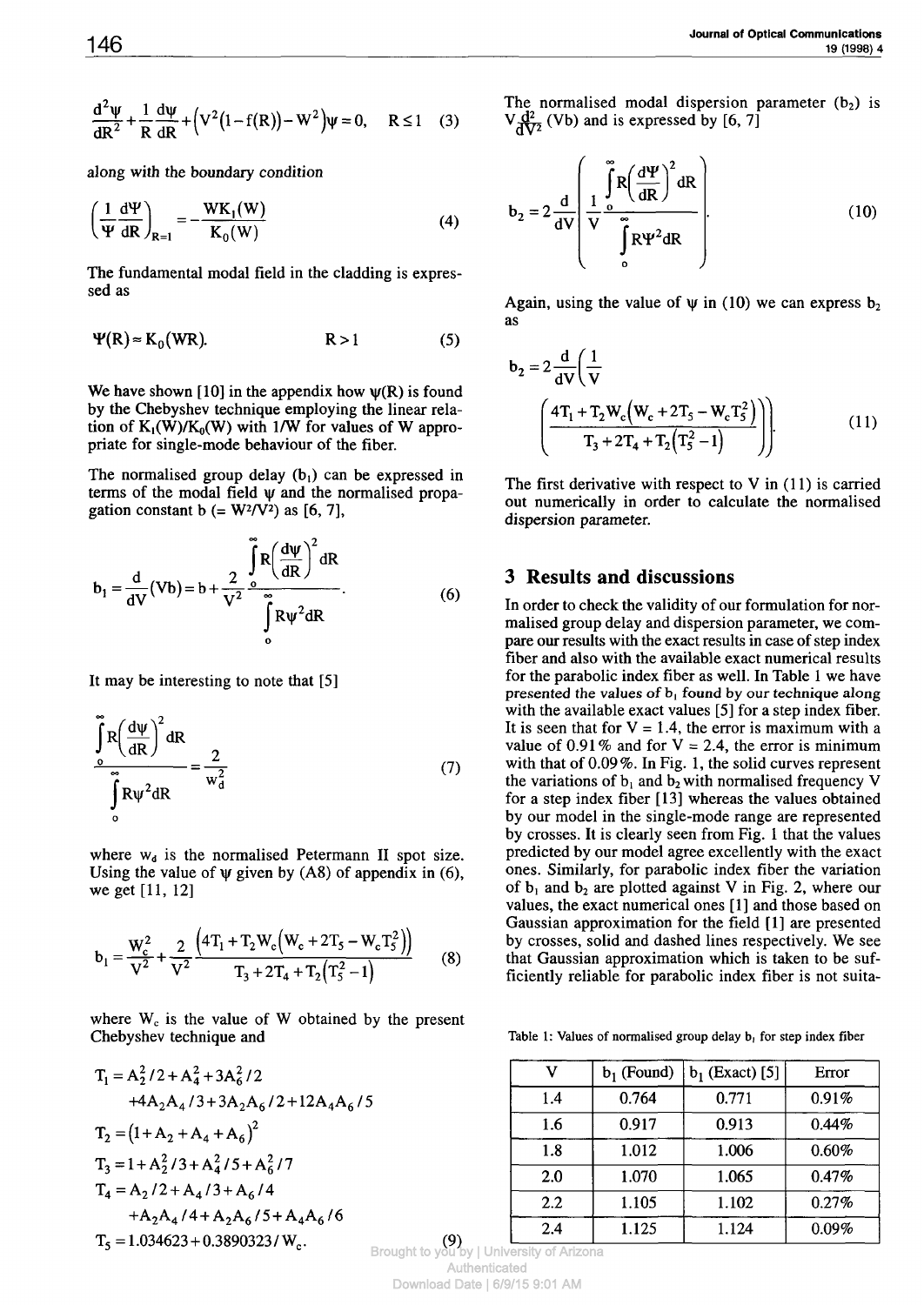

Fig.  $1 : d(Vb)/dV$  and V  $d^{2}(Vb)/dV^{2}$  versus V for the fundamental mode of weakly-guiding step index fiber ( $x$  our theoretical results based on Chebyshev technique; —— theoretical results  $[13]$ )  $-$  theoretical results [13])

ble as to predict the normalised group delay and modal dispersion over the single-mode region of practical interest. On the other hand, our simple method based on Chebyshev technique predicts results which agree nicely with the exact numerical ones in case of parabolic index fiber.

Further, it may be relevant to mention that we have not presented any data in the low V region, namely for  $V <$ 1.4 for step index and  $V < 1.9$  for parabolic index fibers, since our method is based on a linear approximation of  $K_1(W)/K_0(W)$  with 1/W in the interval  $0.6 \le W \le 2.5$ . However, observing the excellent predictions of our model for intermediate and high values of V up to respective cutoff values, if one feels interested to extend the analysis in the low V region for single-mode fibers, one has formulate the linear relationship of  $K_1(W)/K_0(W)$  with 1/W for a few intervals of W where  $W < 0.6$ . Such study will be reported shortly.

#### **4 Conclusions**

We present a simplified analysis to investigate the normalised group delay and modal dispersion parameter for single-mode graded index fibers. The analysis is based on a linear formulation of  $K_1(W)/K_0(W)$  with 1/W over a long and practical range of W values appropriate for single-mode guidance in graded index fibers and also approximation of the fundamental modal field by Chebyshev power series. With examples of step and parabolic index fibers, it is shown that the results predicted by the proposed method agree excellently with the available results justifying the accuracy of our model.

#### **5 Acknowledgement**

The financial assistance of Council of Scientific and Industrial Research, India is gratefully acknowledged.



Fig. 2: d(Vb)/dV and V d<sup>2</sup>(Vb)/dV<sup>2</sup> versus V for the fundamental mode of weakly-guiding parabolic index fiber (x our theoretical results based - theoretical results  $[1]$ ;  $---$  theoretical results based on Gaussian approximation [1])

### **6 Appendix**

Remembering that  $\psi(R)$  in case of fundamental mode is an even function of R,  $\psi(0)$  is nonzero and  $\psi'(0)$  is zero, we can approximate  $\psi(R)$  in terms of a Chebyshev power series as [14, 15]

$$
\Psi(R) = \sum_{j=0}^{j=M-1} a_{2j} R^{2j}.
$$
 (A1)

The Chebyshev points are given by [15]

$$
R_m = \cos\left(\frac{2m-1}{2M-1}\frac{\Pi}{2}\right); \quad m = 1, 2...(M-1). \tag{A2}
$$

For simplicity of calculations we take  $M = 4$  [10] whereby we get

$$
\Psi(R) = \sum_{j=0}^{j=3} a_{2j} R^{2j}
$$
 (A3)

and the corresponding Chebyshev points for  $M = 4$  are obtained from (A2) as

$$
R_1 = 0.4338
$$
,  $R_2 = 0.7818$  and  $R_3 = 0.9749$ . (A4)

The three values of R in  $(A4)$  and expression for  $\Psi$  in (A3) are employed in (3) to get three equations as [10]

$$
a_0 (V^2 (1 - f(R_i)) – W^2)
$$
  
+
$$
a_2 (4 + R_i^2 (V^2 (1 - f(R_i)) – W^2))
$$
  
+
$$
a_4 (16R_i^2 + R_i^4 (V^2 (1 - f(R_i)) – W^2))
$$
  
+
$$
a_6 (36R_i^4 + R_i^6 (V^2 (1 - f(R_i)) – W^2)) = 0
$$
  
i = 1,2,3 imply the three equations. (A5)

Brought to you by | University of Arizona Authenticated Download Date | 6/9/15 9:01 AM